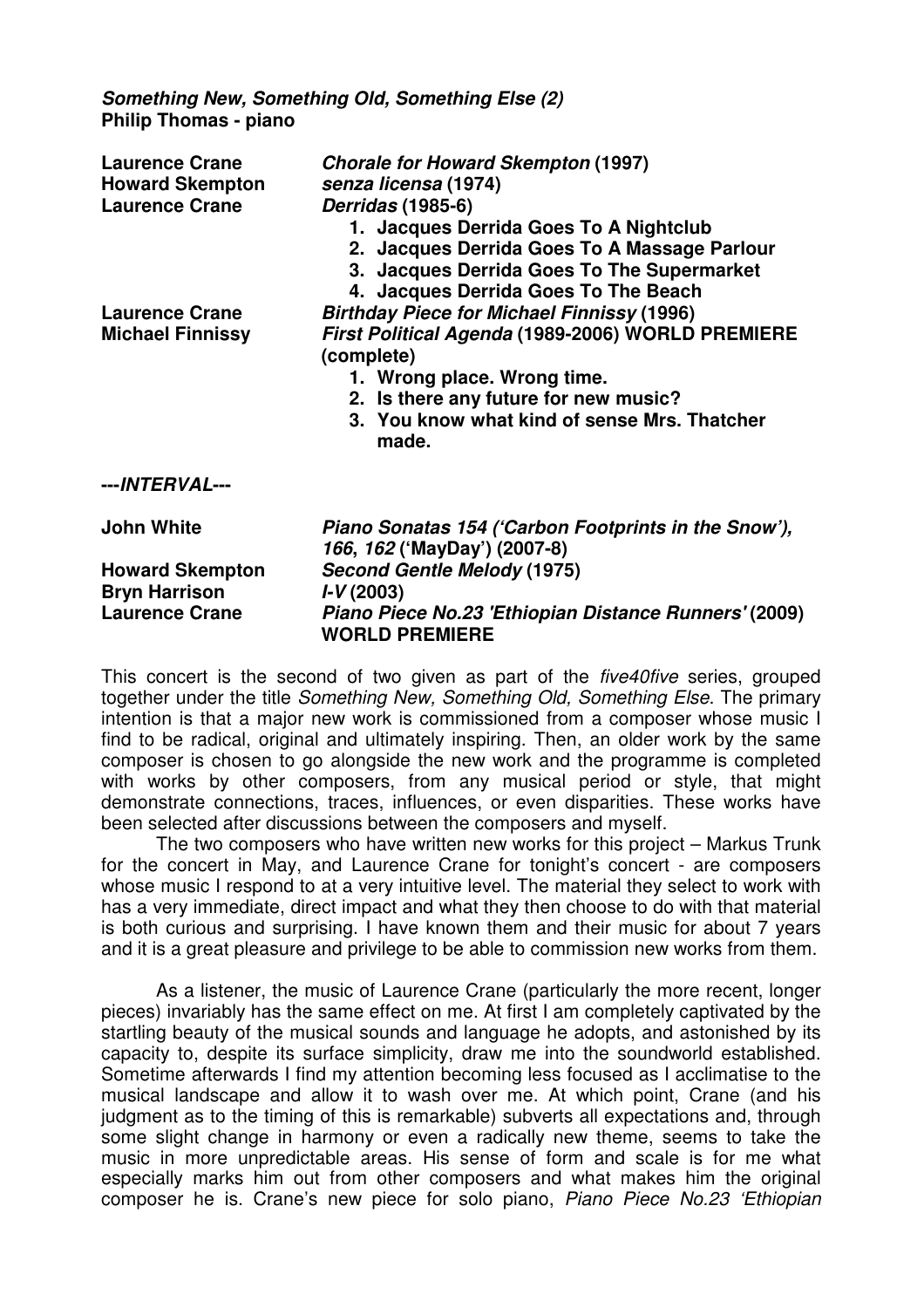Distance Runners', his longest by some considerable margin, achieves these things even more than other works by him I know. Its form is ambitious, and its musical content bold and direct, making it a captivating and surprising work.

 Perhaps what is most often talked about in discussions of Crane's work is, however, the musical language he adopts. Crane works in a tonal idiom, and yet his use of these chords with which we are so familiar has the function of de-familiarising them and presenting them within a clear (uncluttered) framework. Thus when a straightforward minor triad is used it is presented in a way which seems to best illuminate its textural and intervallic properties so that our attention is focused upon it and less upon its function. This is not a regressive music, romantically idealizing a past idiom, but instead it reclaims and re-presents material which is generally avoided by contemporary composers. The attention given to the material is what links Crane to an experimental tradition, which may not usually be associated with such a language but which is characterized by the desire to express nothing other than the sounds themselves (Crane's idiosyncratic titles hardly ever give anything away concerning the musical content). The clarity and simplicity with which material is presented means that nothing gets in the way between production and reception (other than poor playing – Crane's music is deceptively difficult in performance). The slow tempi and use of repetition also means that historical resonances and associations that arise from the material soon fade away. As a result, the listening experience almost becomes one of innocence and child-like delight and the music sounds fresh, standing alone, as if the whole of music history has been erased.

**Chorale for Howard Skempton** was commissioned by ABRSM for the second volume of Spectrum, their ongoing series of newly commissioned short works by contemporary composers that was founded by pianist Thalia Myers. I composed the piece in October 1997, the month of Howard Skempton's  $50<sup>th</sup>$  birthday. [LC]

\*\*\*\*

Arguably at the heart of Howard Skempton's music is the series of piano miniatures he has been composing since the late 1960s. My first experience of these pieces in the early 1990s was revelatory and marked the beginning of my explorations of experimental piano music. **senza licensa** was written for left hand only in 1974 and dedicated to the English composer Benjamin Britten, who himself had written a work for piano and orchestra for the pianist Paul Wittgenstein, who had lost his right arm in the first world war.

The four pieces collectively known as **Derridas** have their origin in a collaborative performance work that I contributed to in 1986. Writer, director and critic Andrew Renton's interest in the work of French philosopher Jacques Derrida led him to devise a piece called Dériva, an evening long amalgam of spoken text and live music; the original texts were by Michael Bracewell and Andrew himself. The music consisted of four solo piano pieces and two pieces for chamber organ, composed by myself, and four tape pieces, which I composed in collaboration with Andrew. The performance was structured through quotations from Derrida's text Signéponge, which contains a series of breaks or ruptures in the narrative. These were the moments that signalled shifts in the mix of elements in live presentation. In the performance, by James Duke, Michael, Andrew and myself at Nottingham University on 19<sup>th</sup> June 1986, the pieces of music were titled *DERIVA 1-10*. After the performance I decided I wanted to play the piano pieces in concerts and re-titled them with the possible intention of exploring the everyday life of Jacques Derrida. I gave first concert performances at various events in London between December 1986 and December 1988. The individual pieces can be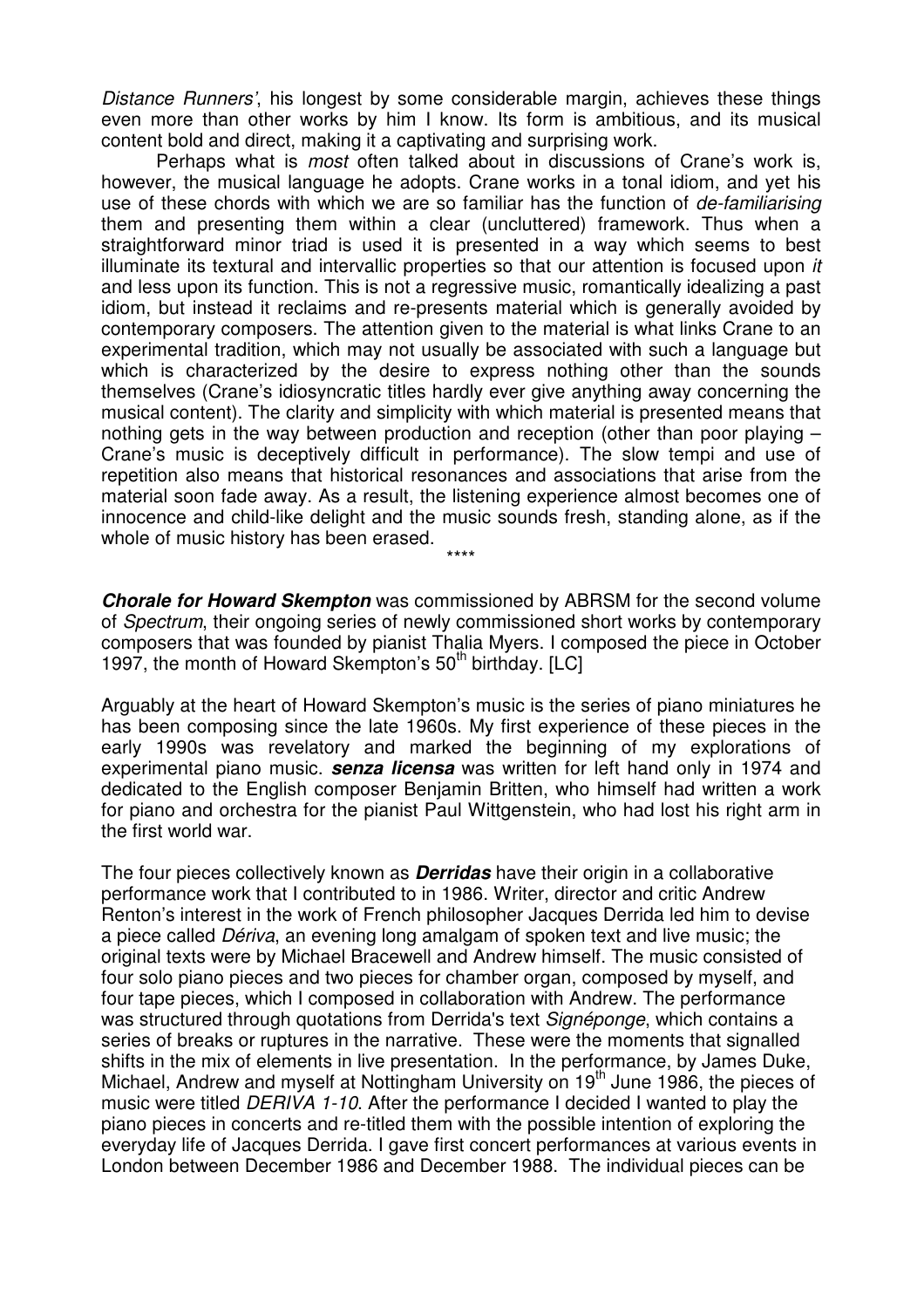performed separately but when played complete the order should be as on tonight's programme. [LC]

## **Birthday Piece for Michael Finnissy**

In the summer of 1996 the pianist Ian Pace asked 26 composers to write a short piano piece to celebrate Michael Finnissy's 50<sup>th</sup> birthday. He played them all in a concert at the British Music Information Centre in London on 11 July 1996. My piece lasts around 2 minutes. [LC]

## **First Political Agenda**

Michael Finnissy is a composer frequently (always?) concerned with expressing his experience and understanding of the world through his music. Often this is made explicit through the titles of his works, which is clearly the case here. For Finnissy it is important that he positions his work in some relation to political and social issues, either those of his own or, as an act of solidarity, those of others. In particular, the experiences of the oppressed, the outsider, the alien, are recurrent themes in his music. First Political Agenda draws upon Finnissy's own experiences – as a composer in England – and in this sense could be said to be autobiographical. The first movement - 'Wrong place. Wrong time.' – immediately speaks of Finnissy's view of himself in relation to the world (both the real world and the, at times, un-real world of new music). It draws upon a wide range of source material from Finnissy's collection, possibly by composers with which he (unfashionably) identifies. The second movement – 'Is there any future for new music?' – draws upon the extraordinary Benedictus from Beethoven's Missa Solemnis, a spiritual response to the complexities of contemporary music production? The final movement – 'You know what kind of sense Mrs.Thatcher made.' – takes as its material one of the most English of all musical emblems, Parry's music for Blake's 'Jerusalem'. Finnissy treats the music in reverse (which, he notes, oddly recalls Puccini's 'Nessun Dorma', famously used as the theme for the football world cup tournament in 1990), but flattens all musical meaning through the extreme dynamic and rhythmic stasis, a potent reflection upon Englishness.

John White has thus far (to my knowledge) composed 167 piano sonatas, the earliest being composed in 1956 when the composer was 19 years old. The three being performed today – **Piano Sonatas 154, 166 and 162** (my ordering) – are among the most recent but remain typical of many of the sonatas in their characterization. Like Finnissy, White regards composition as in some way documenting life, but for White this means (in his piano sonatas) reflecting the worlds of music he responds to. High art and low art converge in his sonatas; the kinds of influences one might detect include Schumann, rhumba, broadway shows, Skryabin, Debussy, Nintendo music, Messaien, Busoni, Satie, jazz, Billy Mayerl, Franck, Bernstein…

**Second Gentle Melody** (dedicated to the music scholar Donald Mitchell) exemplifies Howard Skempton's approach to melody, which is succinct, clearly structured and presented, usually tonal and with an unobtrusive, gentle accompaniment.

**I-V** by English composer Bryn Harrison is a characteristic blend of complexity and simplicity. Formally the process is straightforward: each movement derives from the previous by being slower, quieter and emptier. That is to say, notes are progressively removed from the initial piece resulting in an increasingly more sparse and fragmented texture. However, both the musical content and the perceptual nature of the music are complex. Four entirely independent lines are superimposed, laid out upon a fixed temporal grid, and characterized by a rhythmic irregularity, a kind of elasticity which is fully notated. The result is a pulseless, dense texture of interweaving lines, which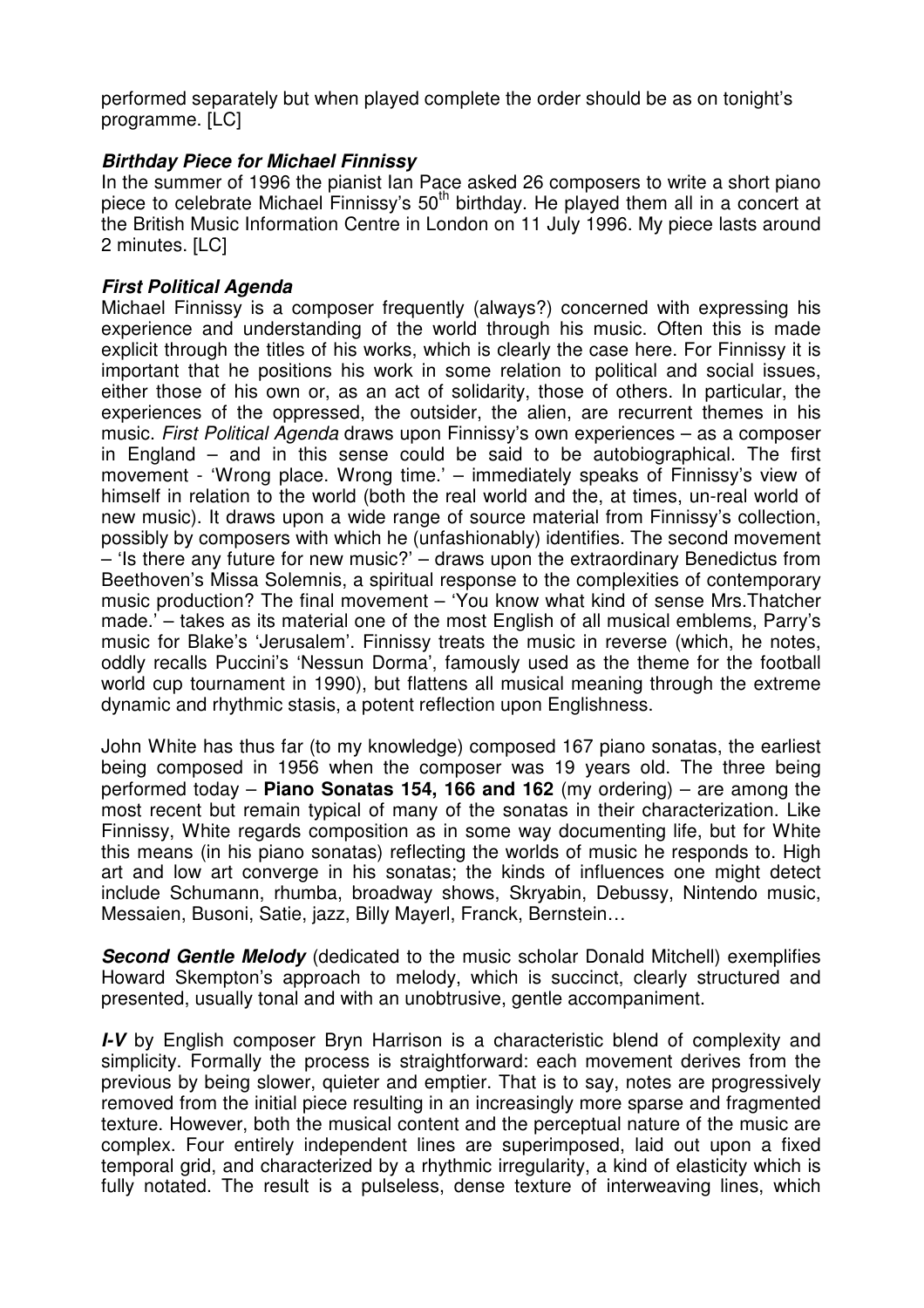simply runs continuously through each piece. There are no climaxes or goals; the music exists as if it were a smallest glimpse of eternity. The work was written for Jonathan Powell and first performed by him at the 2003 Huddersfield Contemporary Music Festival.

## **Piano Piece No.23 'Ethiopian Distance Runners'**

In the sport of marathon running and distance running on the track, Ethiopia is currently one of the strongest nations with a line up of runners that include Meseret Defar, Tirunesh Dibaba, Kenenisa Bekele and Haile Gebrselassie.

Most of my piano music was composed between 1985 and 1991 and consists of short individual pieces and sets of short pieces. Piano Piece No.23 'Ethiopian Distance Runners' is my first attempt at an extended work for solo piano. It is cast in a single movement, lasting around 22 minutes. The movement divides up into 10 sections, which play without a break.

The work was composed between February and June 2009 and was commissioned by Philip Thomas with funds provided by Britten-Pears Foundation and Arts Council, England. It is dedicated to Philip Thomas. [LC]

**Laurence Crane** was born in Oxford in 1961 and studied composition with Peter Nelson and Nigel Osborne at Nottingham University. He lives and works in London. His music is mainly written for the concert hall, although his list of works includes pieces written for film, radio, theatre, dance and installation.

Crane is closely associated with the British ensemble Apartment House, who have given around forty performances of his works and have also presented two portrait concerts; in October 1998 at the Three Two Festival in New York City and in October 2001 at The Warehouse in London as part of the BMIC's Cutting Edge series. He has written two works for Apartment House; Riis (1996) and John White in Berlin (2003). The personnel of Apartment House include players who have been regular collaborators for many years; clarinettist Andrew Sparling, flautist Nancy Ruffer, guitarist Alan Thomas, pianist Philip Thomas and cellist Anton Lukoszevieze. Other performers of his chamber works have included IXION, Plus-Minus, Lontano, Ruth Wall, Rhodri Davies, Claire Edwardes, Duo Contour, Noszferatu, 175 East (Auckland), Continuum Ensemble (Toronto), Ensemble Kore (Montreal) and the London Sinfonietta.

Crane has written a number of works for Dutch musicians, including Movement for Ensemble (2002) for Orkest de ereprijs, Movement for 10 Musicians (2003) and Chamber Symphony (2007) for the Ives Ensemble, Ullrich 1 and 2 (2006) for Orkest de Volharding and West Sussex Folk Material for the Netherlands Radio Kamer Filharmonie / Thierry Fischer. His music has been presented at festivals in Britain and abroad, including Bath, Brighton, Cheltenham, Huddersfield, MaerzMusik (Berlin), Gaudeamus (Amsterdam), ZaterdagMatinee (Amsterdam) and Ultima (Oslo). Several of his works have been broadcast by BBC Radio 3. Ullrich 1 & 2 was presented by the BBC at the International Rostrum of Composers in Paris in 2007. In June 2008 the Divine Art CD label released a recording of his complete piano music, played by Michael Finnissy. His Octet was shortlisted for the Royal Philharmonic Society award for chamber-scale composition in 2009.

**Philip Thomas** (b.1972, North Devon) specialises in performing new and experimental music, including both notated and improvised music. He places much emphasis on each concert being a unique event, designing imaginative programmes that provoke and suggest connections. Philip's most recent solo projects have included a survey of the piano music of Christian Wolff, including the European premiere of his latest work